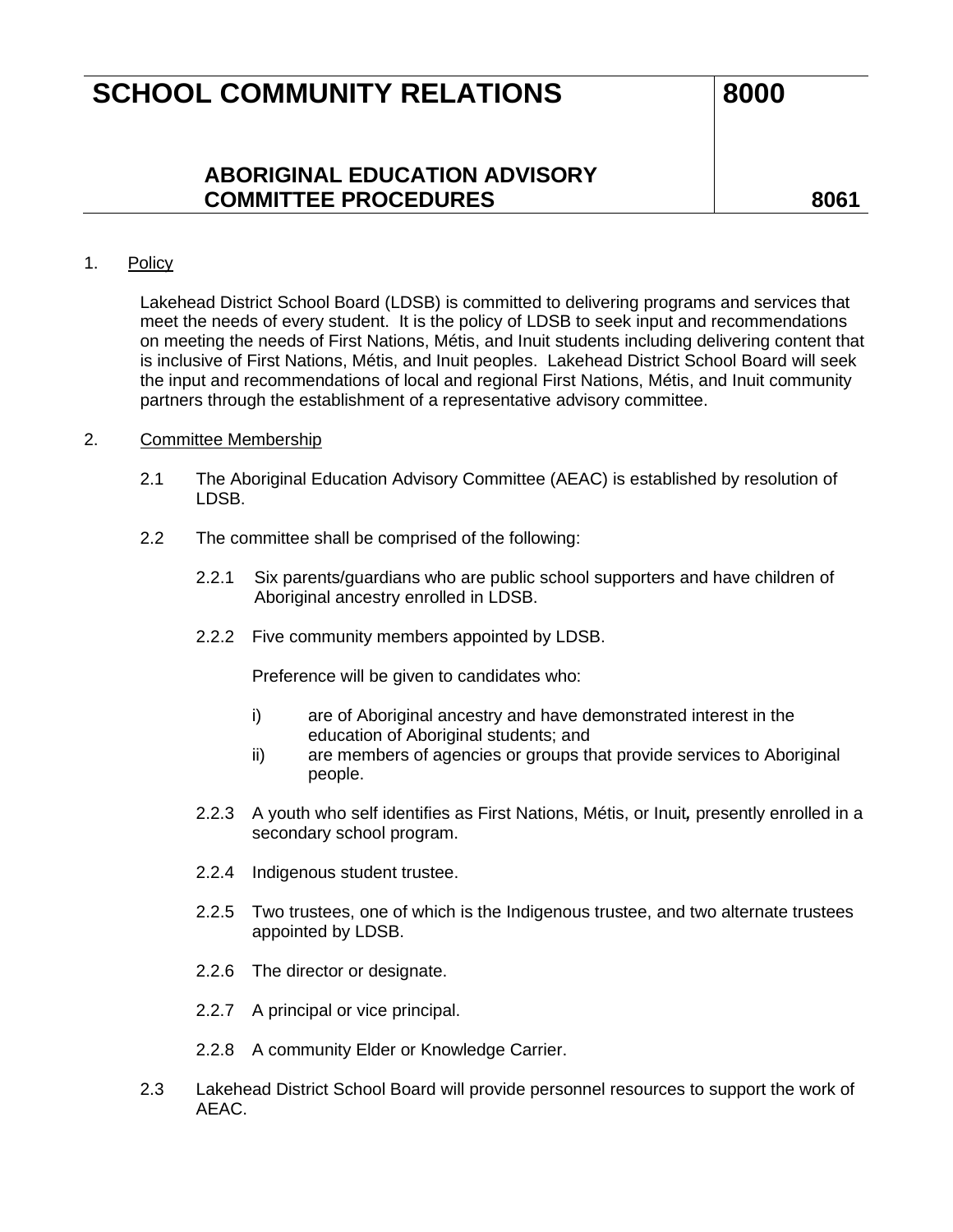## **SCHOOL COMMUNITY RELATIONS** 8000

## **ABORIGINAL EDUCATION ADVISORY COMMITTEE PROCEDURES 8061**

## 3. Mandate

The mandate of AEAC is to provide input and recommendations to LDSB on matters relating to First Nations, Métis, and Inuit education.

The mandate includes:

Responding to LDSB requests on matters or initiatives related to Indigenous education as they arise including advising on:

- developing positive self-identity for First Nations, Métis, and Inuit students through learning their own histories, cultures, values and knowledges;
- sharing best practices in First Nations, Métis, and Inuit education;
- student programming related to First Nations, Métis, and Inuit studies, Native Language, student retention, self-identification and alternative education programs;
- engaging First Nations, Métis, and Inuit families;
- developing and enhancing partnerships with community-based agencies that support First Nations, Métis, and Inuit students and their families;
- advocacy at local and provincial levels for First Nations, Métis, and Inuit education needs; and
- identifying community issues that impact Indigenous education.

## 4. Guidelines

- 4.1 The Aboriginal Education Advisory Committee will hold a minimum of three meetings per year.
- 4.2 A committee member missing three consecutive meetings may be removed from term by AEAC and a replacement would then be appointed for the remainder of the term.
- 4.3 Selection of AEAC members will be managed by the director or designate with responsibilities for AEAC and will be approved by LDSB.
- 4.4 There will be two AEAC co-chairs the director or designate and a committee member. The committee member co-chair will be selected by AEAC.
- 4.5 Minutes of the meetings will be circulated to trustees and a report to LDSB will be made at the Annual Meeting of LDSB.

### 5. Review

These procedures shall be reviewed in accordance with 2010 Policy Development and Review Policy.